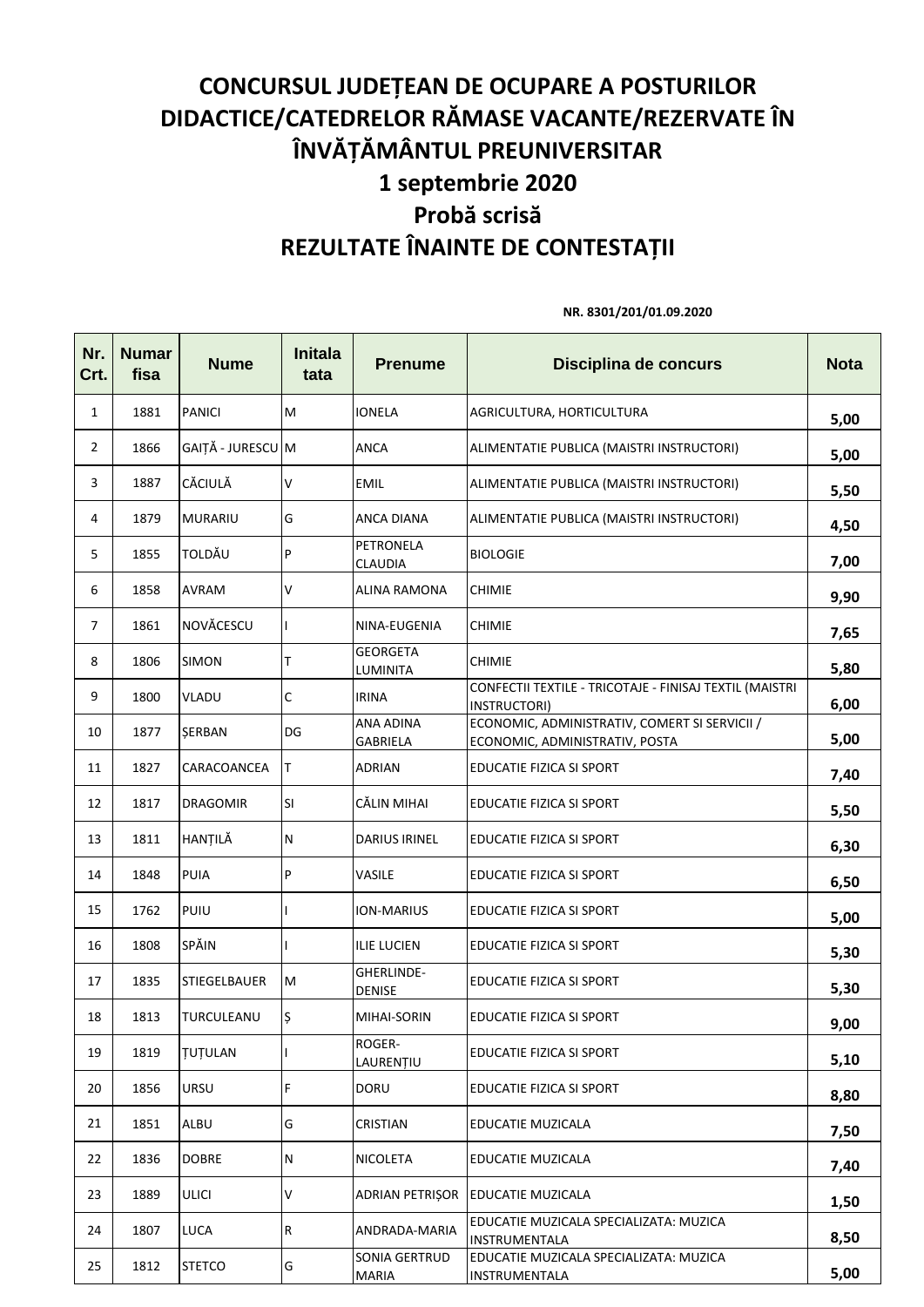| 26 | 1805 | <b>DIMCEA</b>             | Г  | CODRUTA-MARIA                             | <b>FIZICA</b>                                                                                                                                       | 5,00 |
|----|------|---------------------------|----|-------------------------------------------|-----------------------------------------------------------------------------------------------------------------------------------------------------|------|
| 27 | 1804 | <b>DOBRESCU</b>           |    | IONELA FLORICA                            | <b>FIZICA</b>                                                                                                                                       | 5,45 |
| 28 | 1828 | MĂNĂȘTUREAN               | D  | MARIANA-<br>ANIŞOARA                      | <b>FIZICA</b>                                                                                                                                       | 7,70 |
| 29 | 1849 | MĂRGAN                    | N  | <b>EUGENIA-</b><br>PARASCHIVA             | <b>FIZICA</b>                                                                                                                                       | 6,70 |
| 30 | 1847 | <b>MÎCNEA</b>             | M  | <b>DOINA</b>                              | <b>FIZICA</b>                                                                                                                                       | 7,00 |
| 31 | 1850 | MUNTEANU-<br><b>DORCA</b> |    | <b>EVA</b>                                | <b>FIZICA</b>                                                                                                                                       | 2,80 |
| 32 | 1874 | AMARIEI                   | P  | BRÎNDUȘA-<br>CAMELIA                      | GEOGRAFIE                                                                                                                                           | 6,75 |
| 33 | 1883 | PANACEA                   | G  | <b>MARIA</b>                              | <b>GEOGRAFIE</b>                                                                                                                                    | 3,35 |
| 34 | 1843 | PĂLEAN                    |    | <b>IONELA</b>                             | INFORMATICA SI TEHNOLOGIA INFORMATIEI                                                                                                               | 6,10 |
| 35 | 1854 | <b>VODA</b>               | G  | <b>MADALINA</b><br>CRISTINA               | INFORMATICA SI TEHNOLOGIA INFORMATIEI                                                                                                               | 5,00 |
| 36 | 1810 | <b>FOMITESCU</b>          |    | <b>MARIA</b>                              | INSTALATII PENTRU CONSTRUCTII                                                                                                                       | 6,10 |
| 37 | 1330 | <b>STANCOVICI</b>         | P  | <b>EMANUIL</b>                            | <b>ISTORIE</b>                                                                                                                                      | 6,60 |
| 38 | 1814 | CRAIOVAN                  |    | <b>ADELA</b>                              | LIMBA SI LITERATURA ROMANA                                                                                                                          | 5,00 |
| 39 | 1801 | CREPELCA                  |    | DANIELA                                   | LIMBA SI LITERATURA ROMANA                                                                                                                          | 6,10 |
| 40 | 1862 | <b>BENDESCU</b>           | J. | <b>MILITA</b><br><b>RADOVANCA</b>         | LIMBA SI LITERATURA ROMANA, ELEMENTE DE<br>PEDAGOGIE SCOLARA SI ELEMENTE DE DIDACTICA<br>GENERALA APLICATE DISCIPLINELOR DIN INVATAMANTUL<br>PRIMAR | 6,20 |
| 41 | 1838 | COCORA                    |    | MARINELA                                  | LIMBA SI LITERATURA ROMANA, ELEMENTE DE<br>PEDAGOGIE SCOLARA SI ELEMENTE DE DIDACTICA<br>GENERALA APLICATE DISCIPLINELOR DIN INVATAMANTUL<br>PRIMAR | 3,90 |
| 42 | 1802 | <b>CUZMANOVICI</b>        | E  | <b>EMILIA</b>                             | LIMBA SI LITERATURA ROMANA, ELEMENTE DE<br>PEDAGOGIE SCOLARA SI ELEMENTE DE DIDACTICA<br>GENERALA APLICATE DISCIPLINELOR DIN INVATAMANTUL<br>PRIMAR | 5,00 |
| 43 | 1823 | DRĂGAN                    |    | <b>ALINA</b>                              | LIMBA SI LITERATURA ROMANA, ELEMENTE DE<br>PEDAGOGIE SCOLARA SI ELEMENTE DE DIDACTICA<br>GENERALA APLICATE DISCIPLINELOR DIN INVATAMANTUL<br>PRIMAR | 8,85 |
| 44 | 1860 | MARISESCU                 | G  | IASMINA-<br>ALEXANDRA-<br><b>NICOLETA</b> | LIMBA SI LITERATURA ROMANA, ELEMENTE DE<br>PEDAGOGIE SCOLARA SI ELEMENTE DE DIDACTICA<br>GENERALA APLICATE DISCIPLINELOR DIN INVATAMANTUL<br>PRIMAR | 5,35 |
| 45 | 1821 | MĂNESCU                   |    | ANA                                       | LIMBA SI LITERATURA ROMANA, ELEMENTE DE<br>PEDAGOGIE SCOLARA SI ELEMENTE DE DIDACTICA<br>GENERALA APLICATE DISCIPLINELOR DIN INVATAMANTUL<br>PRIMAR | 5,10 |
| 46 | 1829 | <b>MIHAILONI</b>          | P  | MONICA OLIMPIA                            | LIMBA SI LITERATURA ROMANA, ELEMENTE DE<br>PEDAGOGIE SCOLARA SI ELEMENTE DE DIDACTICA<br>GENERALA APLICATE DISCIPLINELOR DIN INVATAMANTUL<br>PRIMAR | 7,80 |
| 47 | 1885 | PIRTEA                    |    | ELENA IONELA                              | LIMBA SI LITERATURA ROMANA, ELEMENTE DE<br>PEDAGOGIE SCOLARA SI ELEMENTE DE DIDACTICA<br>GENERALA APLICATE DISCIPLINELOR DIN INVATAMANTUL<br>PRIMAR | 5,30 |
| 48 | 1834 | RÎȘCU                     | D  | ANTONIA-MIRUNA                            | LIMBA SI LITERATURA ROMANA, ELEMENTE DE<br>PEDAGOGIE SCOLARA SI ELEMENTE DE DIDACTICA<br>GENERALA APLICATE DISCIPLINELOR DIN INVATAMANTUL<br>PRIMAR | 8,95 |
| 49 | 1832 | SÎRBU                     | P  | DELIA-GEORGETA                            | LIMBA SI LITERATURA ROMANA, ELEMENTE DE<br>PEDAGOGIE SCOLARA SI ELEMENTE DE DIDACTICA<br>GENERALA APLICATE DISCIPLINELOR DIN INVATAMANTUL<br>PRIMAR | 8,35 |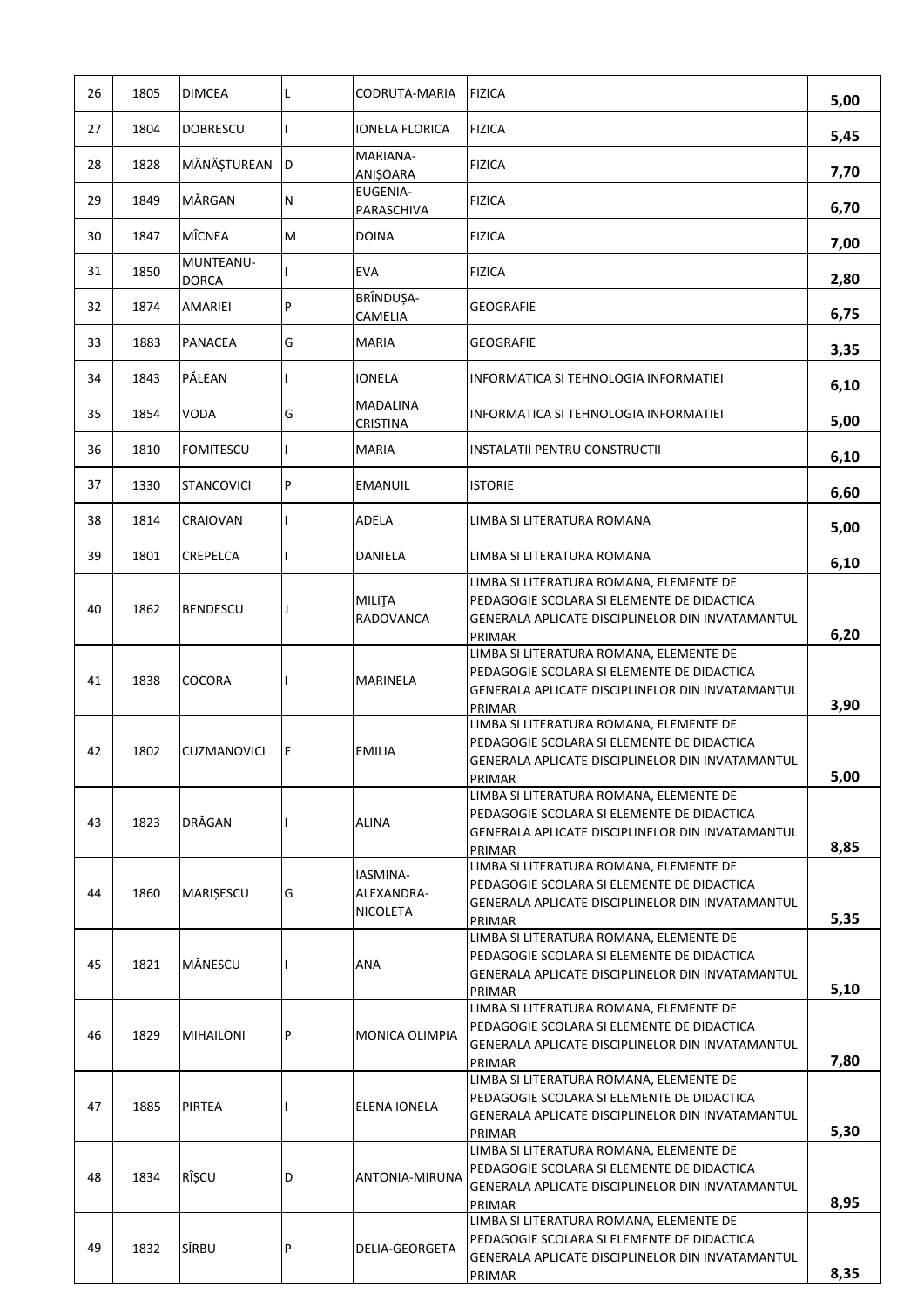|    |      |                             |           |                             | LIMBA SI LITERATURA ROMANA, ELEMENTE DE                                                                                                                                                         |      |
|----|------|-----------------------------|-----------|-----------------------------|-------------------------------------------------------------------------------------------------------------------------------------------------------------------------------------------------|------|
| 50 | 1824 | <b>VUCU</b>                 |           | <b>ELENA</b>                | PEDAGOGIE SCOLARA SI ELEMENTE DE DIDACTICA<br>GENERALA APLICATE DISCIPLINELOR DIN INVATAMANTUL                                                                                                  | 4,25 |
| 51 | 1820 | ANDREI-<br><b>GIUROVICI</b> | R         | <b>OLIVERA</b>              | PRIMAR<br>LIMBA SI LITERATURA ROMANA, LIMBA SI LITERATURA<br>SARBA MATERNA, PEDAGOGIA PRESCOLARA SI METODICA<br>DESFASURARII ACTIVITATILOR INSTRUCTIV-EDUCATIVE IN<br><b>GRADINITA DE COPII</b> | 7,00 |
| 52 | 1842 | <b>BUBES</b>                | V         | ANIŞOARA<br>CAMELIA         | LIMBA SI LITERATURA ROMANA, PEDAGOGIA PRESCOLARA<br>SI METODICA DESFASURARII ACTIVITATILOR INSTRUCTIV-<br>EDUCATIVE IN GRADINITA DE COPII                                                       | 6,50 |
| 53 | 1878 | <b>FRENTI</b>               |           | <b>DAIANA</b>               | LIMBA SI LITERATURA ROMANA, PEDAGOGIA PRESCOLARA<br>SI METODICA DESFASURARII ACTIVITATILOR INSTRUCTIV-<br>EDUCATIVE IN GRADINITA DE COPII                                                       | 7,50 |
| 54 | 1818 | <b>MARINCOIU</b>            | C         | CRISTINA MARIA              | LIMBA SI LITERATURA ROMANA, PEDAGOGIA PRESCOLARA<br>SI METODICA DESFASURARII ACTIVITATILOR INSTRUCTIV-<br>EDUCATIVE IN GRADINITA DE COPII                                                       | 5,00 |
| 55 | 1872 | <b>MOISE</b>                | G         | DANIELA                     | LIMBA SI LITERATURA ROMANA, PEDAGOGIA PRESCOLARA<br>SI METODICA DESFASURARII ACTIVITATILOR INSTRUCTIV-<br>EDUCATIVE IN GRADINITA DE COPII                                                       | 6,80 |
| 56 | 1841 | <b>BOGDAN</b>               | D         | IONELA-MARIANA              | MECANICA                                                                                                                                                                                        | 8,50 |
| 57 | 1852 | ALBU                        | P         | <b>PETRIȘOR</b>             | MECANICA (MAISTRI INSTRUCTORI)                                                                                                                                                                  | 6,60 |
| 58 | 1554 | GHERGUTA                    | S         | <b>STACHE</b>               | MECANICA (MAISTRI INSTRUCTORI)                                                                                                                                                                  | 7,20 |
| 59 | 1809 | <b>MUTASCU</b>              | G         | IOAN                        | MECANICA (MAISTRI INSTRUCTORI)                                                                                                                                                                  | 6,60 |
| 60 | 1863 | <b>TIPOL</b>                | А         | ALEXANDRU<br>LUCIAN         | MECANICA (MAISTRI INSTRUCTORI)                                                                                                                                                                  | 7,80 |
| 61 | 1837 | <b>VUC</b>                  | ${\sf N}$ | <b>ANA</b>                  | PROFESORI DOCUMENTARISTI                                                                                                                                                                        | 5,00 |
| 62 | 1870 | <b>ABID</b>                 | N         | <b>MARIA</b>                | PSIHOPEDAGOGIE SPECIALA                                                                                                                                                                         | 7,00 |
| 63 | 1804 | BECENEAGĂ                   | M         | ADELINA MARIA               | PSIHOPEDAGOGIE SPECIALA                                                                                                                                                                         | 5,15 |
| 64 | 1840 | BÎRLEA                      |           | SIMONA-ROMINA               | PSIHOPEDAGOGIE SPECIALA                                                                                                                                                                         | 7,15 |
| 65 | 1825 | <b>BLAJ</b>                 | P         | STELIANA-LILIANA            | PSIHOPEDAGOGIE SPECIALA                                                                                                                                                                         | 5,00 |
| 66 | 1876 | <b>BOTA</b>                 |           | CĂLIN                       | PSIHOPEDAGOGIE SPECIALA                                                                                                                                                                         | 5,90 |
| 67 | 1839 | FRANȚ                       | S         | SIMINA                      | PSIHOPEDAGOGIE SPECIALA                                                                                                                                                                         | 7,70 |
| 68 | 1853 | HAMAT                       | M         | <b>SORIN</b>                | PSIHOPEDAGOGIE SPECIALA                                                                                                                                                                         | 5,80 |
| 69 | 1867 | <b>IANCU</b>                |           | <b>VIRGINIA</b><br>CARMELLA | PSIHOPEDAGOGIE SPECIALA                                                                                                                                                                         | 5,15 |
| 70 | 1869 | <b>KIRITY</b>               | P         | PAUL                        | PSIHOPEDAGOGIE SPECIALA                                                                                                                                                                         | 5,20 |
| 71 | 1857 | DANCIU                      | P         | PETRU-ADRIAN                | SILVICULTURA (MAISTRI INSTRUCTORI)                                                                                                                                                              | 6,00 |
| 72 | 1815 | GREȘEA                      | Α         | <b>MARIN</b>                | SILVICULTURA (MAISTRI INSTRUCTORI)                                                                                                                                                              | 5,50 |
| 73 | 1816 | GRESEA                      | M         | FLORIN-NICUSOR              | SILVICULTURA (MAISTRI INSTRUCTORI)                                                                                                                                                              | 5,50 |
| 74 | 1803 | <b>NICHITA</b>              | G.P       | ADRIAN                      | SILVICULTURA (MAISTRI INSTRUCTORI)                                                                                                                                                              | 6,30 |
| 75 | 1830 | <b>SFETCU</b>               | ${\sf N}$ | CONSTANTIN                  | SILVICULTURA (MAISTRI INSTRUCTORI)                                                                                                                                                              | 5,60 |
| 76 | 1826 | DAVID-CORNEA                | P         | <b>MARIANA RUJA</b>         | TERAPIA EDUCATIONALA COMPLEXA SI INTEGRATA                                                                                                                                                      | 6,10 |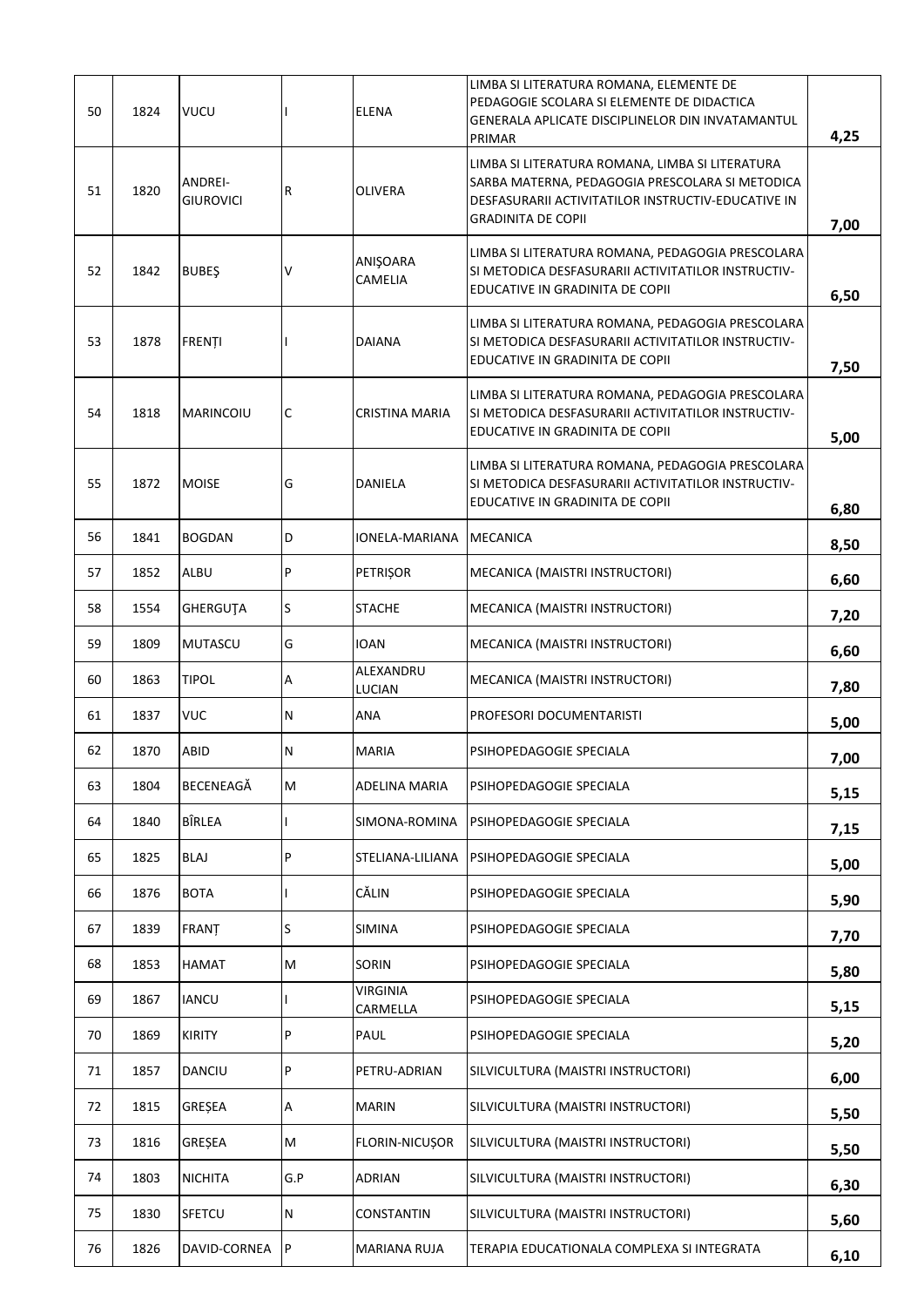| 77 | 1822 | <b>MUNTEAN</b> | ١D | <b>ILONA</b>                          | ITERAPIA EDUCATIONALA COMPLEXA SI INTEGRATA | 5,50 |
|----|------|----------------|----|---------------------------------------|---------------------------------------------|------|
| 78 | 1831 | <b>OPREA</b>   | Ľ  | <b>RALUCA MARIA</b>                   | <b>ITURISM SI SERVICII</b>                  | 8,50 |
| 79 | 1873 | <b>PANDURU</b> | lG | IGHEORGHE-CHIRIL ITURISM SI SERVICII. |                                             | 8,50 |

**PREȘEDINTE,**

**Prof. SIMONA VOIN**